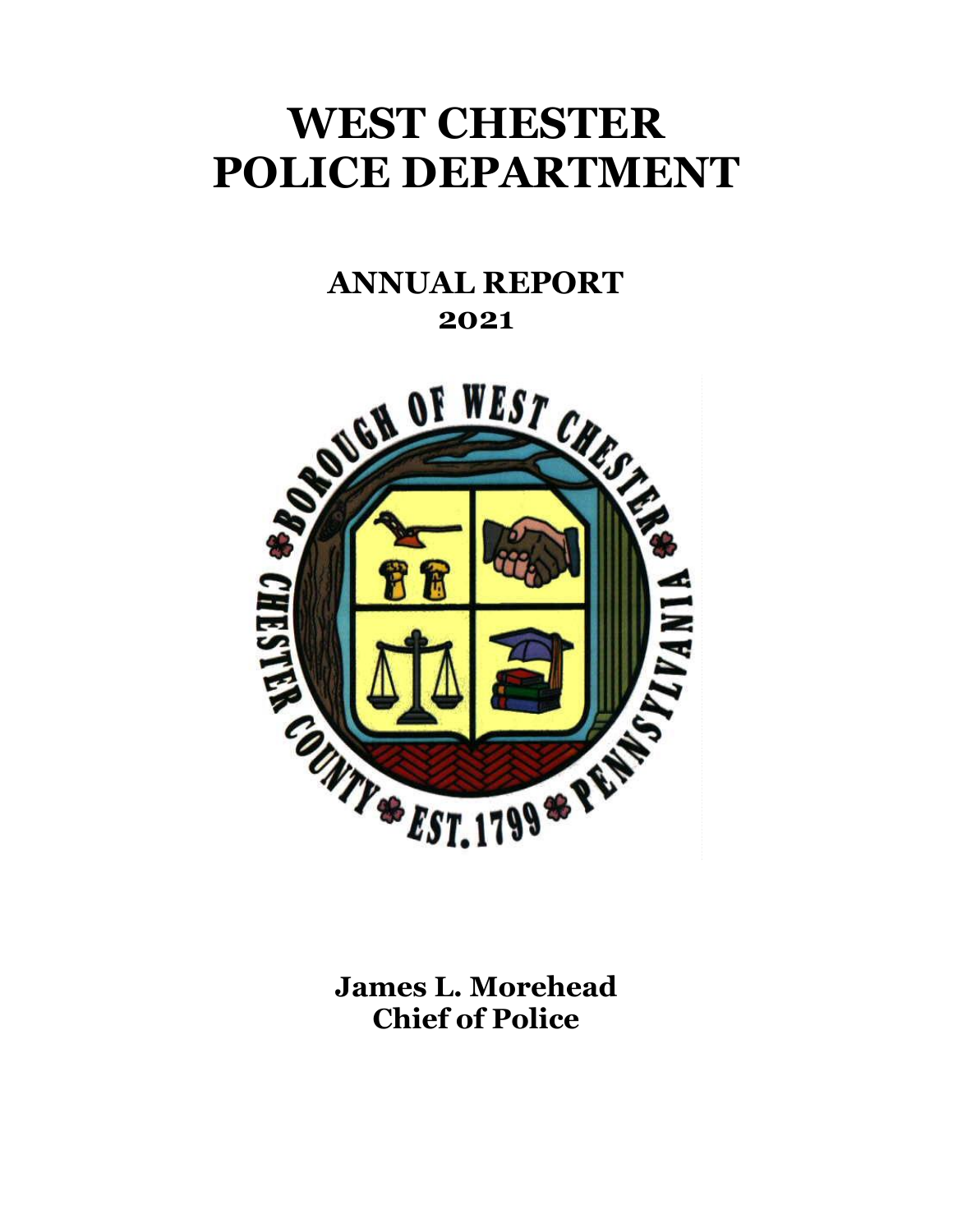

# **West Chester Police Department**  *MEMORANDUM*

- TO: Lillian DeBaptiste, Mayor
- FROM: James Morehead, Chief of Police
- DATE: January 14, 2022
- SUBJECT: Police Department Annual Report

On behalf of the West Chester Police Department, it is my privilege to present our department's 2021 Annual Report. The following pages will reflect the activity and services the Police Department has rendered to the citizens of our community(s) during the 2021 calendar year.

This document consists of two distinct parts this year:

- **SYNOPSIS** of the Police Department's annual report.
- **STATISTICAL SUMMARY** of the Police Department's annual report.

Each individual document is intended to be increasingly more detailed, providing as much specificity regarding the activities of the West Chester Police Department during the calendar year 2021 as is appropriate for the respective document. Complete copies of this document have been distributed to the Borough Manager, as well as the East Bradford Township Manager and may be viewed by citizens of West Chester Borough and East Bradford Township at the following locations:

#### West Chester Police Department 2021 Annual Report

- **Police Department–Copies of the complete document are available for public inspection and review at the** Administrative Office(s) of the West Chester Police Department during regular business hours.
- Internet–This document will be available on the Borough's web site at http://www.west-chester.com.

I truly hope you find this information in a format that is both useful to you and informative to the citizens of West Chester Borough.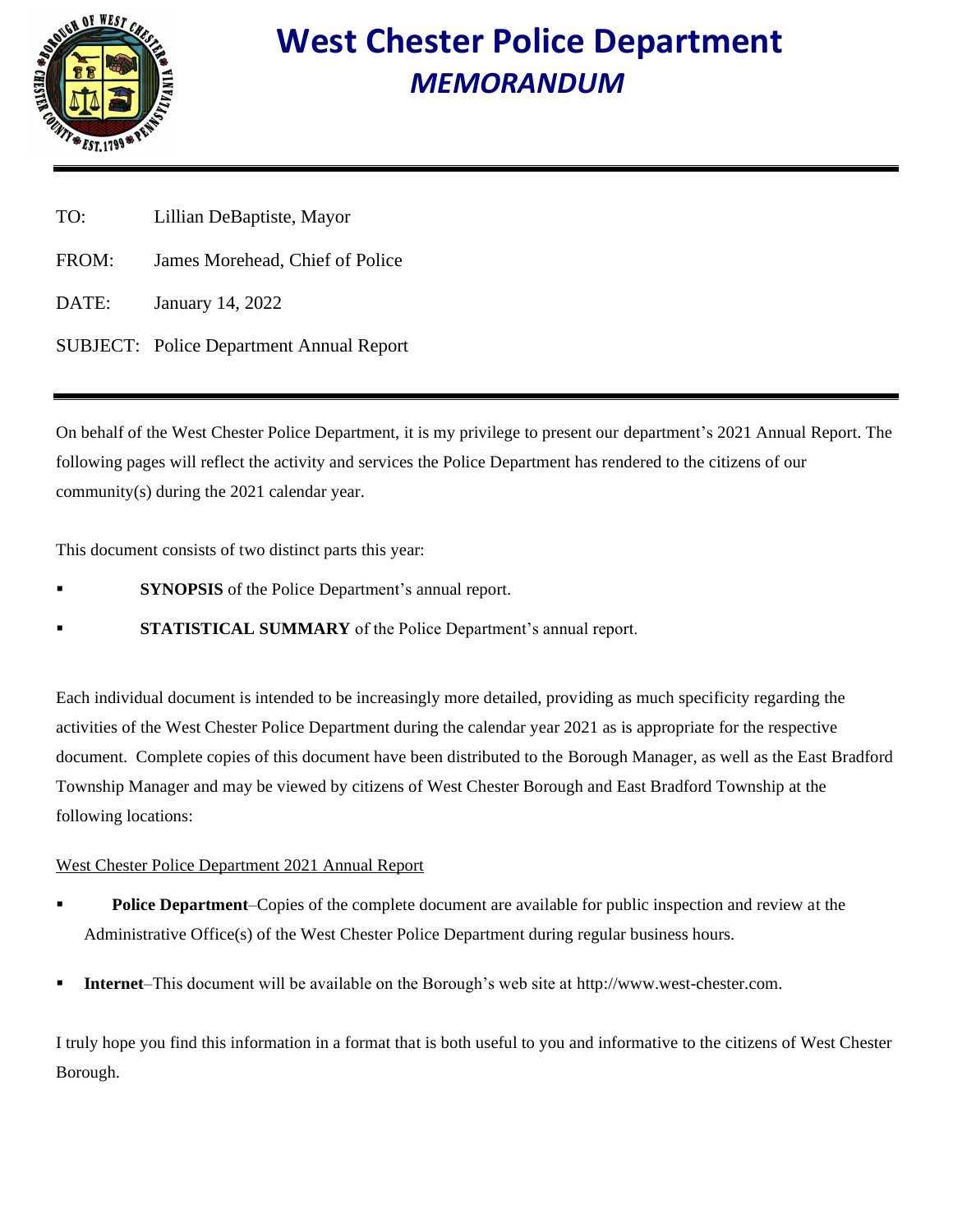I am confident and pleased with the professionalism, dedication, and accomplishments of our personnel. I believe they realize the work they do can at times be difficult, yet they remain constantly vigilant in their duties and responsibilities to serve this community. We are pleased with the accomplishments of our department over the past year and we look forward to another productive year in 2022.

It is my pleasure to serve as the Chief of Police of the West Chester Police Department during calendar year 2022. On behalf of the men and women of the West Chester Police Department, I would like to extend our most sincere thanks for your collective and individual confidence in our ability to serve our community(s). With your continued support and assistance, we look forward to continuing to improve the quality of life for all our citizens.

Respectfully Submitted,

**Jim Morehead**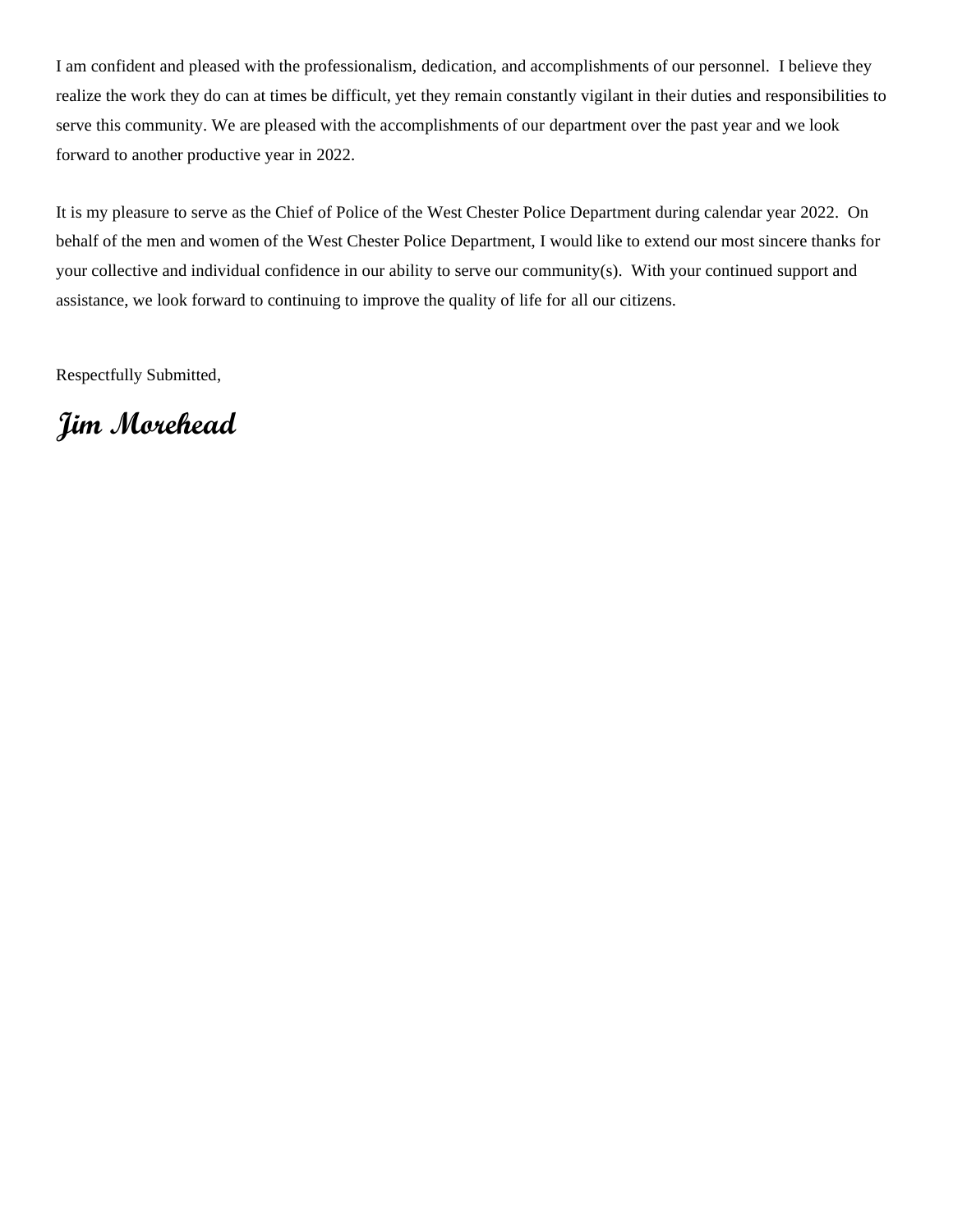# WEST CHESTER POLICE DEPARTMENT



# **2021 ANNUAL REPORT SYNOPSIS**

James L. Morehead Chief of Police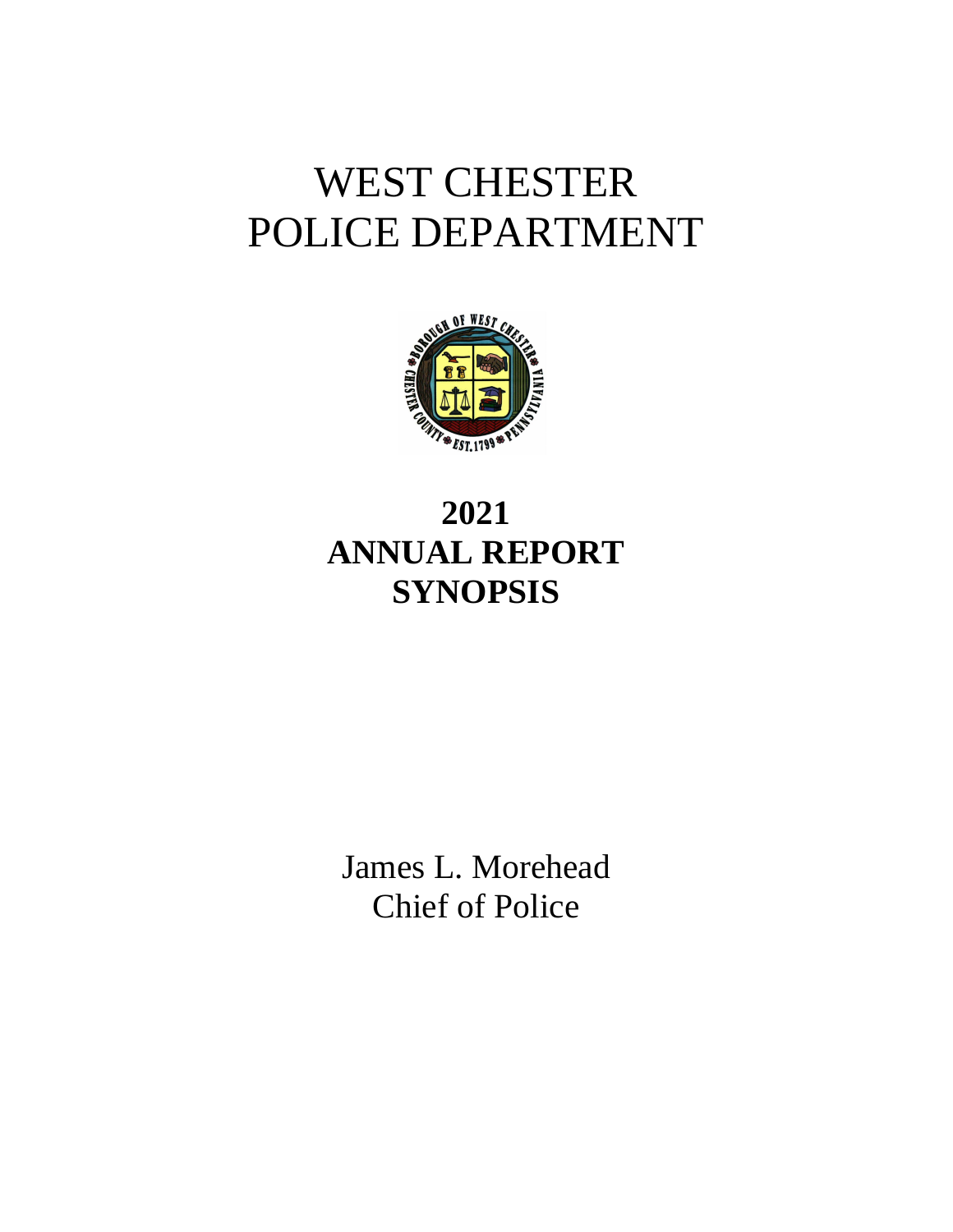## **WEST CHESTER POLICE DEPARTMENT**

# **2021 ANNUAL REPORT**

### **SYNOPSIS**

The total amount of crime **increased** approximately 43% overall during calendar year 2021 from 1,157 such crimes reported in 2020 to 1,662 such crimes reported during 2021. This is in-line with pre-pandemic numbers similar to 2019.



Crime is classified, counted, and reported in two distinctly different categories. Statisticians and researchers know these categories as Part I crime and Part II crime. Part I crimes consist of those crimes that one may consider to be the most serious crimes affecting society and are comprised of a very specific subset of crimes that are routinely reported to the Commonwealth of Pennsylvania and forwarded to the Federal Bureau of Investigation for comparison with other municipalities of similar size and demographics. Part II crimes, on the other hand, are defined as any crime other than Part I crimes and are generally considered being less serious crimes (a secondary level of crime). These "nuisance crimes" impact our quality of life.

-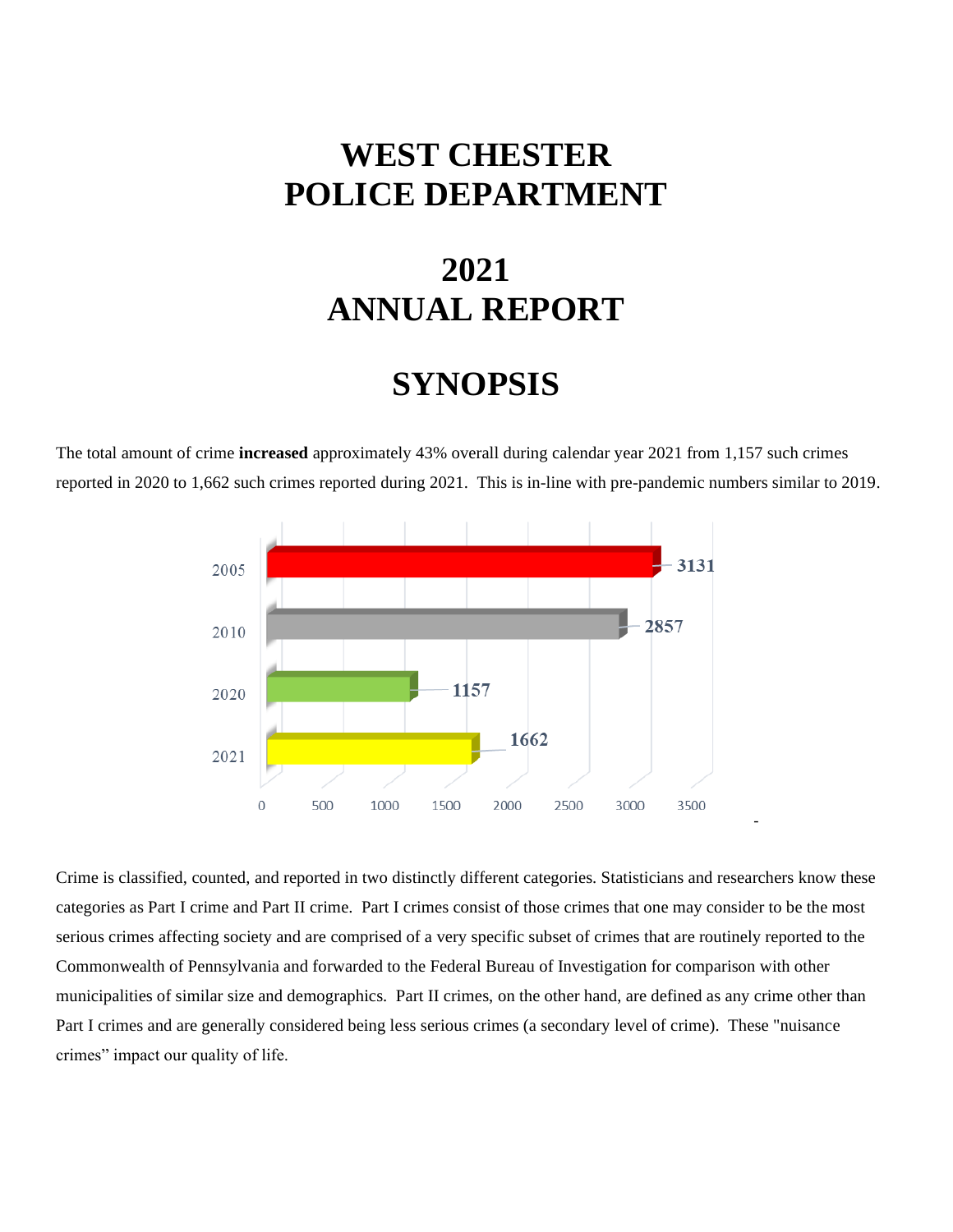Part I (serious) crimes **increased** approximately 29.4% overall during calendar year 2021 from 327 such crimes reported in 2020 to 423 such crimes reported during 2021. **Serious crime has been reduced 63% since the year 2000, but I must point out that Part I crime remains on the decline compared to pre-pandemic numbers**. This crime reduction should be significant to our varied citizenry. This is an important statistic for individuals considering moving their families and/or businesses into our community(s) as it is a statistic that can be compared nationwide against other municipalities of comparable size and demographics.



There were increases in the each of the reported Part 1 crimes of Rape (+400%), Robbery (+100%), Assault (+74%), Theft (+6%), Motor Vehicle Theft (+19%), and there was 1 reported Arson. There were no reported Homicides, and Burglaries were down (-13%).

In 2021, the West Chester Police Department documented a 49% increase in Part II crimes. During the calendar year 2021, the Department reported 1,239 Part II crimes in comparison to the 830 reported in 2020. The 2021 documentation of Part II crimes is more in-line with pre-pandemic numbers. Although this figure is not reported to the Federal Bureau of Investigation for comparison purposes, it is a statistic that affects the overall quality of life for those of us living and/or working in West Chester. This increase like all others will be closely monitored in 2022.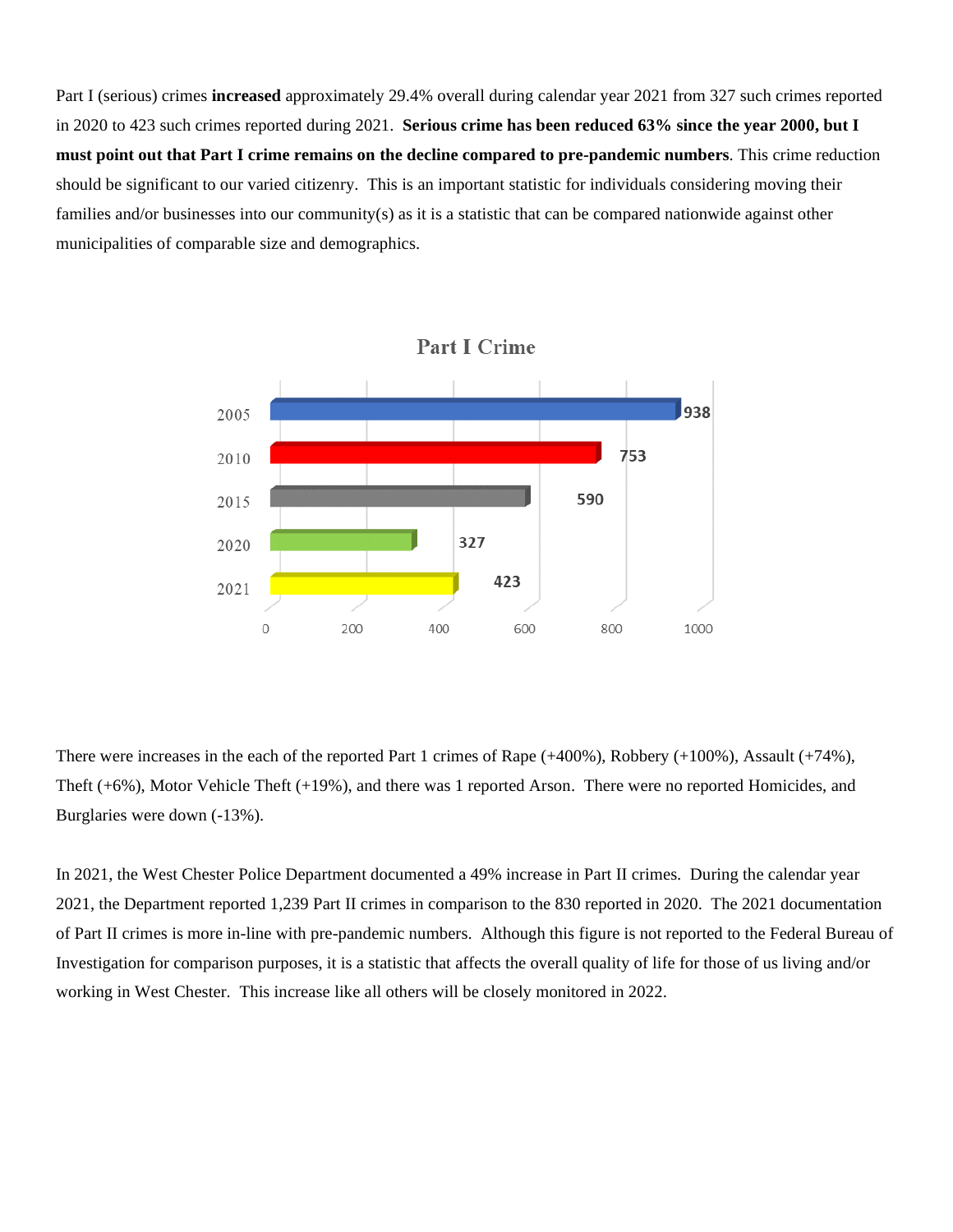



With the continuing success and popularity of our Business District, there continues to be a significant demand for police services. Overall, the Police Department documented an increase in calls for service of approximately 19% in 2021 compared to 2020, (including vehicle stops). As we have reported in the past, while there is a minimal amount of Part I crime in our Business District, there is an identifiable and significant demand for police services. There are reports of assaults and/or combative behavior in the early morning hours in the Central Business District. These behaviors and the associated crimes are directly attributed to alcohol consumption and the number of assaults reported to the Department in 2021. With the popularity of our business establishments and the influx of patrons from throughout the tri-state area as well as West Chester University, the demands continue to increase. These issues, coupled with varying and often related neighborhood issues, presented the largest challenge to our department and community over this period. As in prior years, alcohol consumption, pedestrian traffic and corridors, the density of residential properties as well as the current environmental conditions, community and neighborhood demographics and the institutional capacity of the Police Department to meet the increased demands of its citizenry will represent our continued challenge(s) as we move into 2022. The community should be as pleased as I am with the enforcement efforts and activity of its Police Department in meeting this complex challenge in 2022.

Traffic accidents reported to and investigated by the West Chester Police Department (with the subcategories of reportable accidents and non-reportable accidents) increased by approximately 21% in 2021. There were no motor vehicle fatalities in 2021.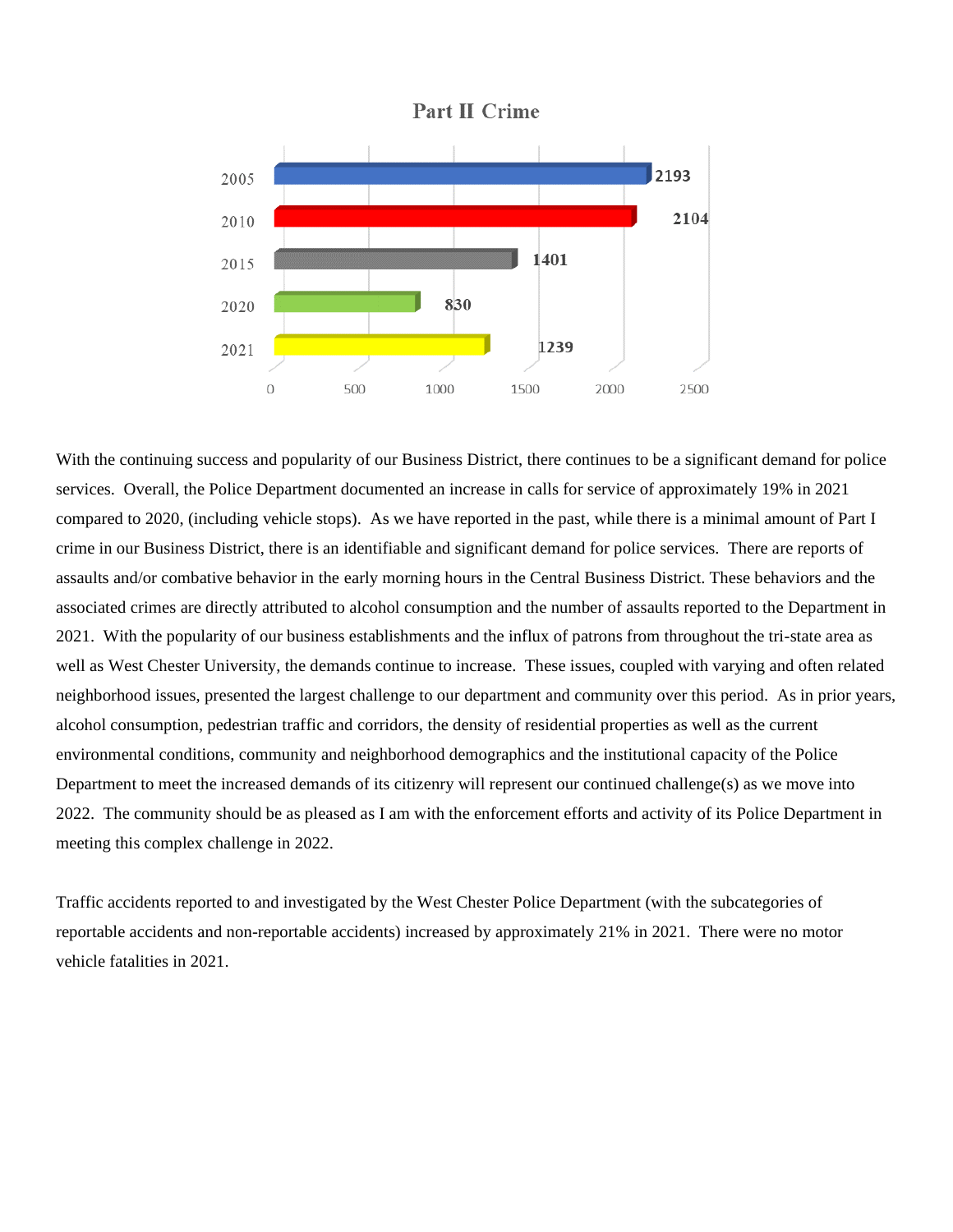Lastly, I would like to acknowledge Mayor Lillian DeBaptiste of West Chester, the members of the West Chester Borough Council, and the Board of Supervisors and the Staff in East Bradford Township for their support of the Police Department. It is my privilege to present this synopsis of the West Chester Police Department's Annual Report for the calendar year 2021. I am sure everyone realizes that 2021 was again, no typical year, and that the borough and township activity is reflective of everything our officers were given to deal with. It is my sincere hope that this synopsis is both informative to you and useful to the various constituencies and individuals we are sworn and privileged to serve.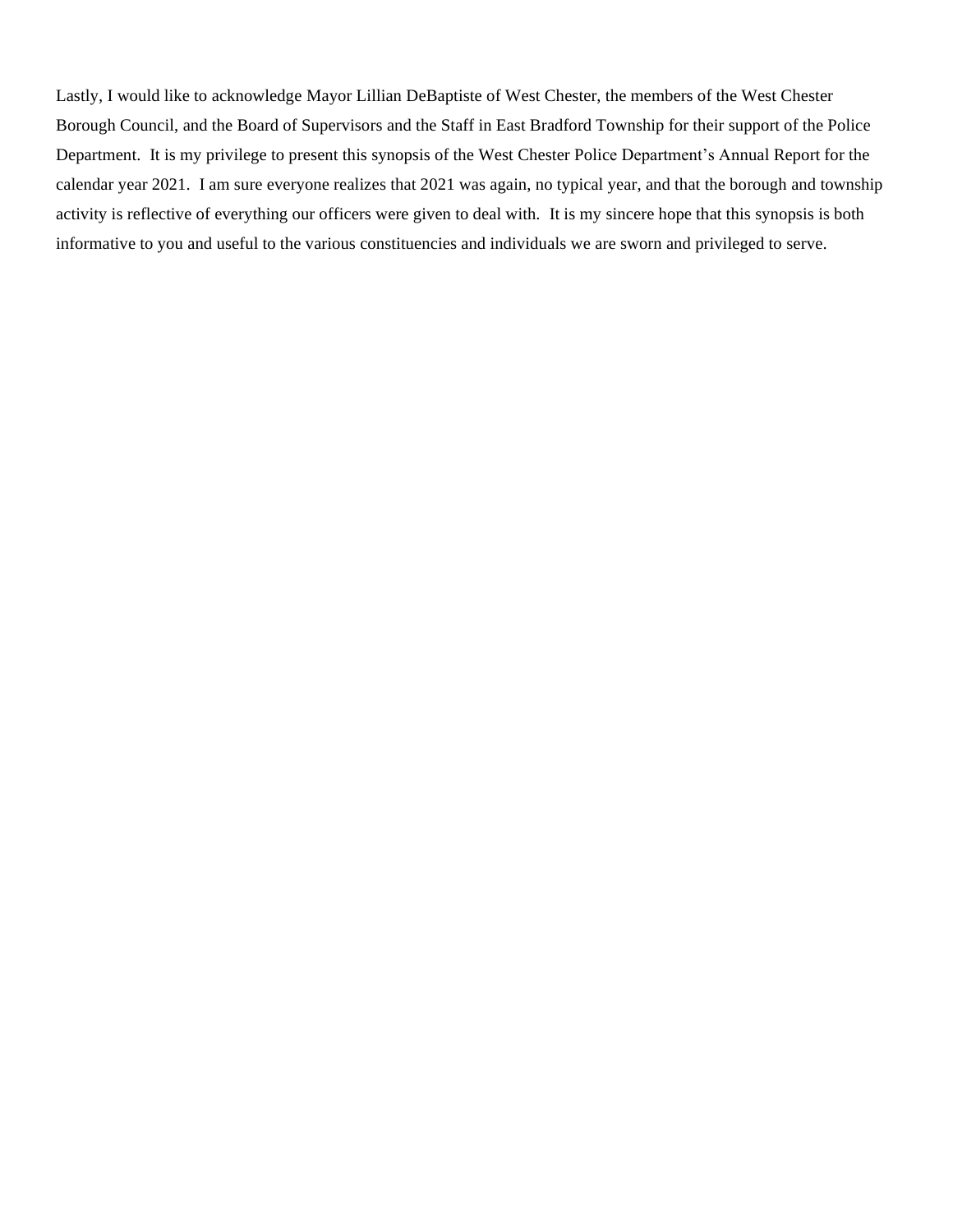



# West Chester Police Department

#### **RETIREMENTS**

#### **The following Officers are to be recognized for their many years of service to the citizens West Chester.**

Corporal Scott Whiteside 25 Years 1995-2021

Years of Service Years Served

\_\_\_\_\_\_\_\_\_\_\_\_\_\_\_\_\_\_\_\_\_\_\_\_\_\_\_\_\_\_\_\_\_\_\_\_\_\_\_\_\_\_\_\_\_\_\_\_\_\_\_\_\_\_\_\_\_\_\_\_\_\_\_\_\_\_\_\_\_\_\_\_\_\_

#### **NEW OFFICERS**

**The following officers are welcomed as newly hired police officers in our community.**

Ofc. Ross Blue Ofc. Brad Carabello Ofc. James Ensor Ofc. Jordan Turner Ofc. Kenneth Massey

Ofc. Robert M. Kuehn Ofc. Kerri-Ann Christie

#### **OFFICER RESIGNATIONS**

\_\_\_\_\_\_\_\_\_\_\_\_\_\_\_\_\_\_\_\_\_\_\_\_\_\_\_\_\_\_\_\_\_\_\_\_\_\_\_\_\_\_\_\_\_\_\_\_\_\_\_\_\_\_\_\_\_\_\_\_\_\_\_\_\_\_\_\_\_\_\_\_\_\_

**The following officers separated from the Police Department.**

Kory Thompson 4/19/2021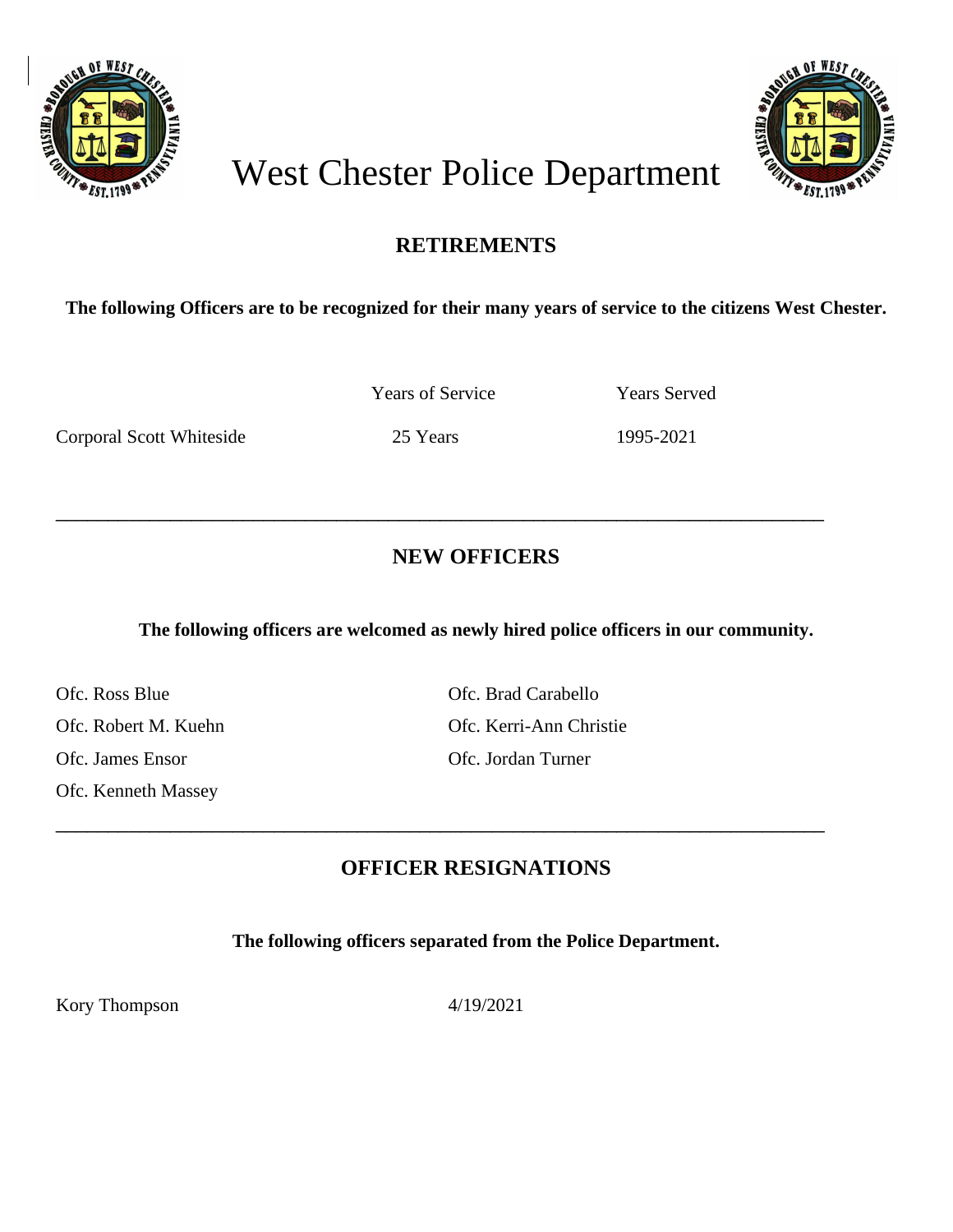

# Perfect Attendance



### **The following Officers are to be congratulated:**

David Barnes Stanley Billie Brad Carabello Kerri-Ann Christie Ryan Collins Aaron Diefenderfer James Ensor Robert M. Kuehn Joshua Lee Kenneth Massey Brendon McGeehan James Morehead John O'Hare Matthew Simcox Jordan Turner

#### **The following civilian employees are to be congratulated:**

Christopher Jones David March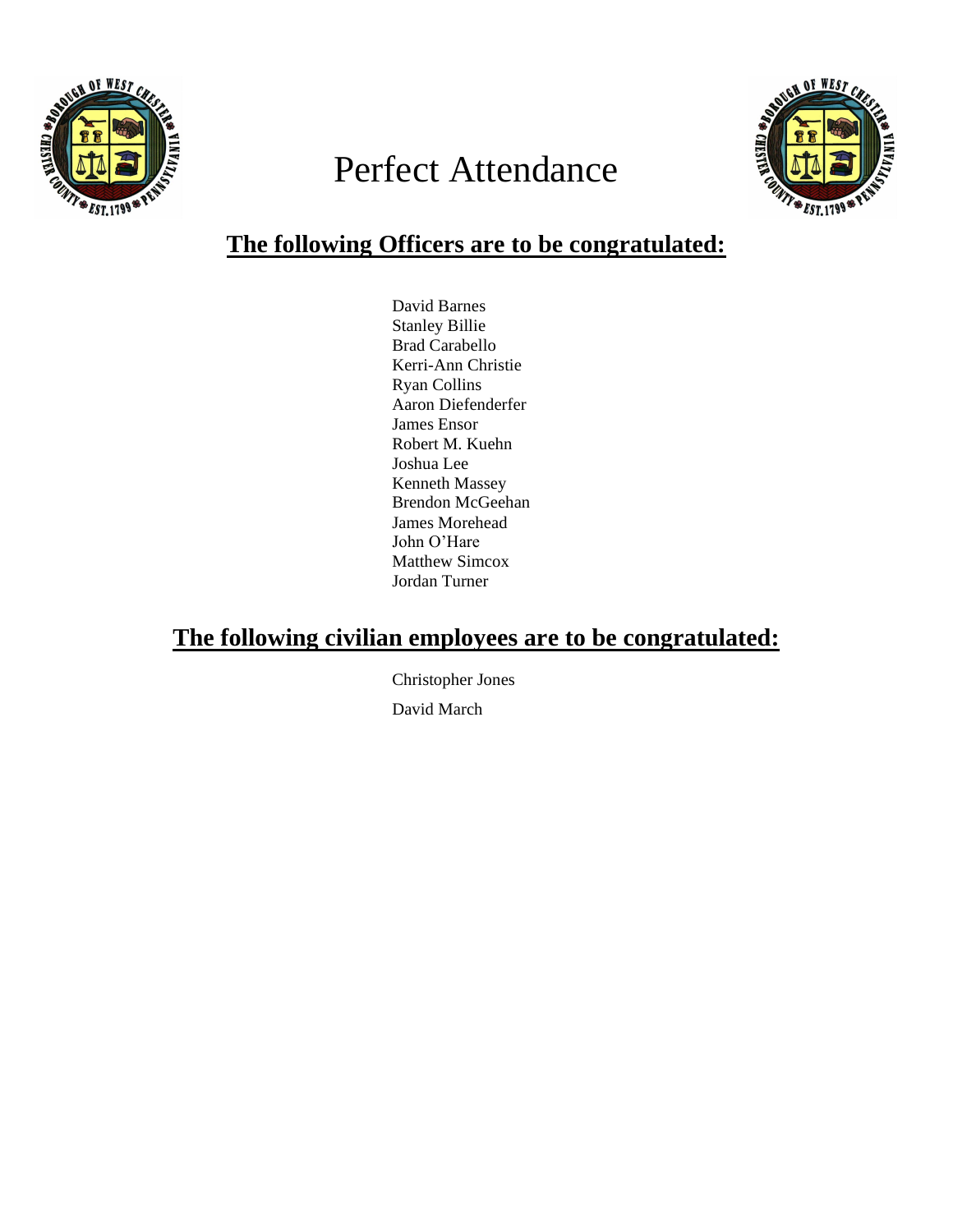

# **West Chester Police Department**



2021 Personnel Assignments

| TITLE                             | <b>PERSONNEL</b> |
|-----------------------------------|------------------|
| <b>Administration</b>             | 4                |
| <b>Chief of Police</b>            | 1(1)             |
| Lieutenants                       | 3(3)             |
| <b>Patrol Division</b>            | 34               |
| Sergeants                         | 5(5)             |
| Corporals                         | 5(5)             |
| Patrolman                         | 24(23)           |
| <b>Detective Division</b>         | 6                |
| Detective Sergeant                | 1(1)             |
| Detective Corporal                | 1(1)             |
| Detectives                        | 1(1)             |
| Narcotics Investigators           | 2(2)             |
| Juvenile Investigator             | 1(1)             |
| <b>Support Staff</b>              | 11               |
| <b>Civilian Dispatchers</b>       | 7(7)             |
| Civilian Records Staff            | 2(2)             |
| Civilian Administrative Assistant | 2(2)             |

**Key:** # = Positions budgeted  $(\#)$  = Positions filled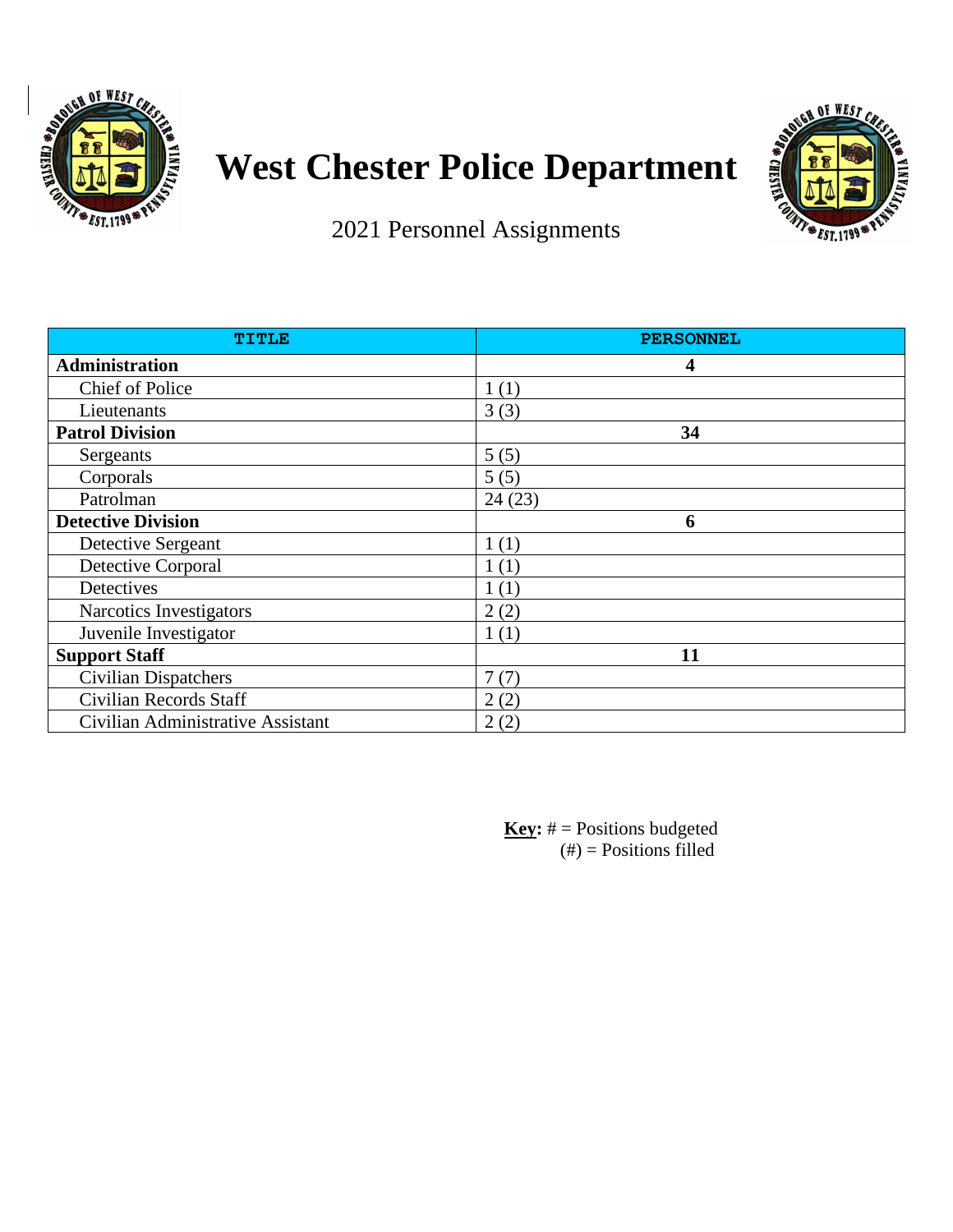



### **PERSONNEL ASSIGNMENTS**

The 2021 personnel allotment for the West Chester Police Department was fifty-five (55) individuals. Of those, forty-four (44) are sworn personnel (Police Officers) and eleven (11) are support staff (non-sworn personnel). With respect to the sworn personnel, seventy-seven percent (77%) are assigned to the patrol function to respond to calls-for-service. Of the remaining twenty-three percent (23%), sixteen percent (16%) are assigned to the criminal investigative function and conduct follow-up investigations for those assigned to the patrol function to allow additional time to perform proactive patrols. Seven (7%) are the administrative staff of the Police Department, including the Chief of Police and three (3) Lieutenants, all of whom will, from time to time, respond to calls-for-service and/or provide assistance to those assigned to the criminal and patrol functions. The following is a statistical analysis of personnel assignments in the Police Department:

| <b>Function</b>        | % of Sworn Staff | % of All Staff |
|------------------------|------------------|----------------|
| Patrol                 | 77%              | 61%            |
| Criminal Investigation | 16%              | 13%            |
| Administration         | 7%               | 6%             |
| <b>Support Staff</b>   | N/A              | 20%            |

When reviewing personnel assignments and distribution within the West Chester Police Department, it is important to consider the information in context. Several officers missed a major and/or significant amount of duty-time due to injury, leave, training or retirement. In 2021 The West Chester Police Department operated with as many as eight (8) officers absent from duty. The Department anticipates that it will be operating with at least three officers down for 2022.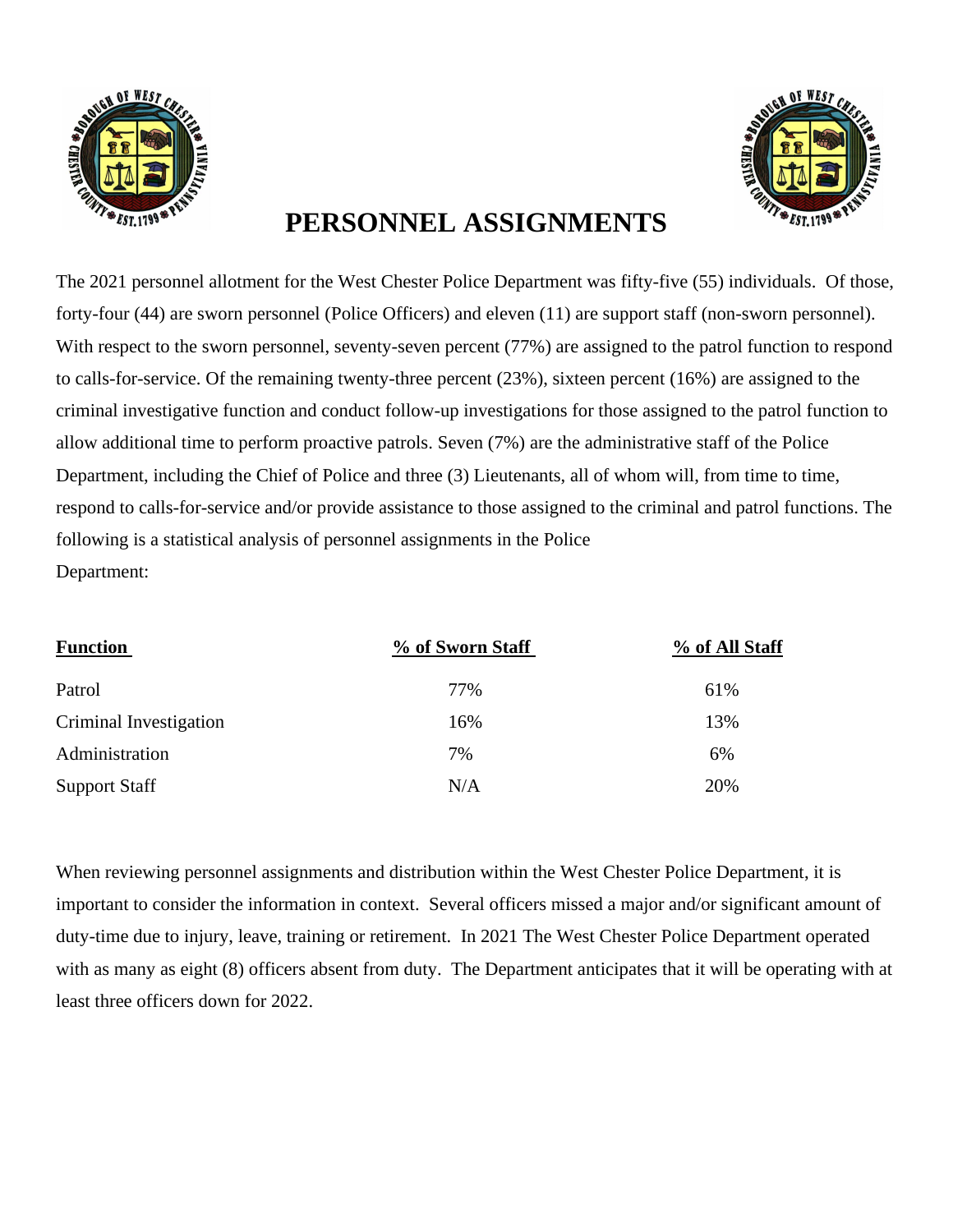# WEST CHESTER POLICE DEPARTMENT



# **2021 ANNUAL REPORT STATISTICAL SUMMARY**

James L. Morehead Chief of Police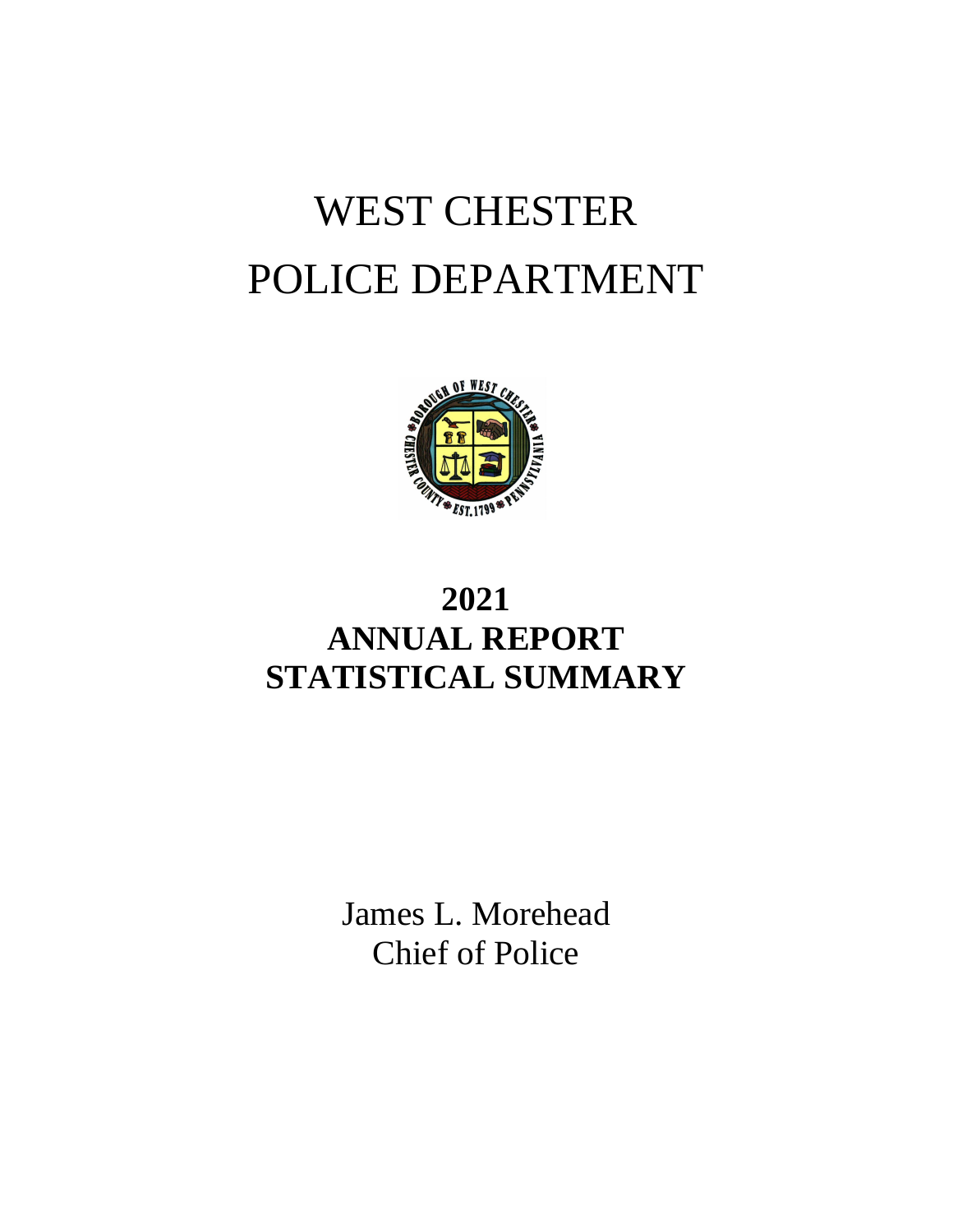### **2021 ANNUAL REPORT Executive Summary**

| <b>General Statistics:</b>    |                    |                                                                         |
|-------------------------------|--------------------|-------------------------------------------------------------------------|
|                               | % Change from 2020 | <b>Total - 2021</b>                                                     |
| <b>Calls for Service</b>      | $+19%$             | 39,068                                                                  |
| <b>Reported Crime</b>         | $+43%$             | 1,662                                                                   |
| <b>Criminal Arrests</b>       | $+74%$             | 323                                                                     |
| <b>Criminal Summonses</b>     | $+117%$            | 977                                                                     |
| <b>Traffic Arrests</b>        | $+39%$             | 980                                                                     |
| <b>Traffic Warnings</b>       | $-35%$             | 810                                                                     |
| <b>Crime Statistics:</b>      |                    |                                                                         |
| <b>Overall Reported Crime</b> | $+43%$             | Up $505$ crimes from $1,157$<br>reported in 2020 to $1,662$ in<br>2021. |
| <b>Part I Crimes - Total:</b> | $+29%$             | Up 96 crimes from 327<br>reported in 2020.                              |
| Part I Crimes Defined as:     |                    |                                                                         |
| Murder                        | $\overline{a}$     | 0 homicides in 2021.                                                    |
| Rape                          | $+400%$            | Up 8 from 2 reported in 2020.                                           |
| Robbery                       | $+100%$            | Up 3 from 3 reported in 2020.                                           |
| Assault                       | $+74%$             | Up 73 from 99 in 2020.                                                  |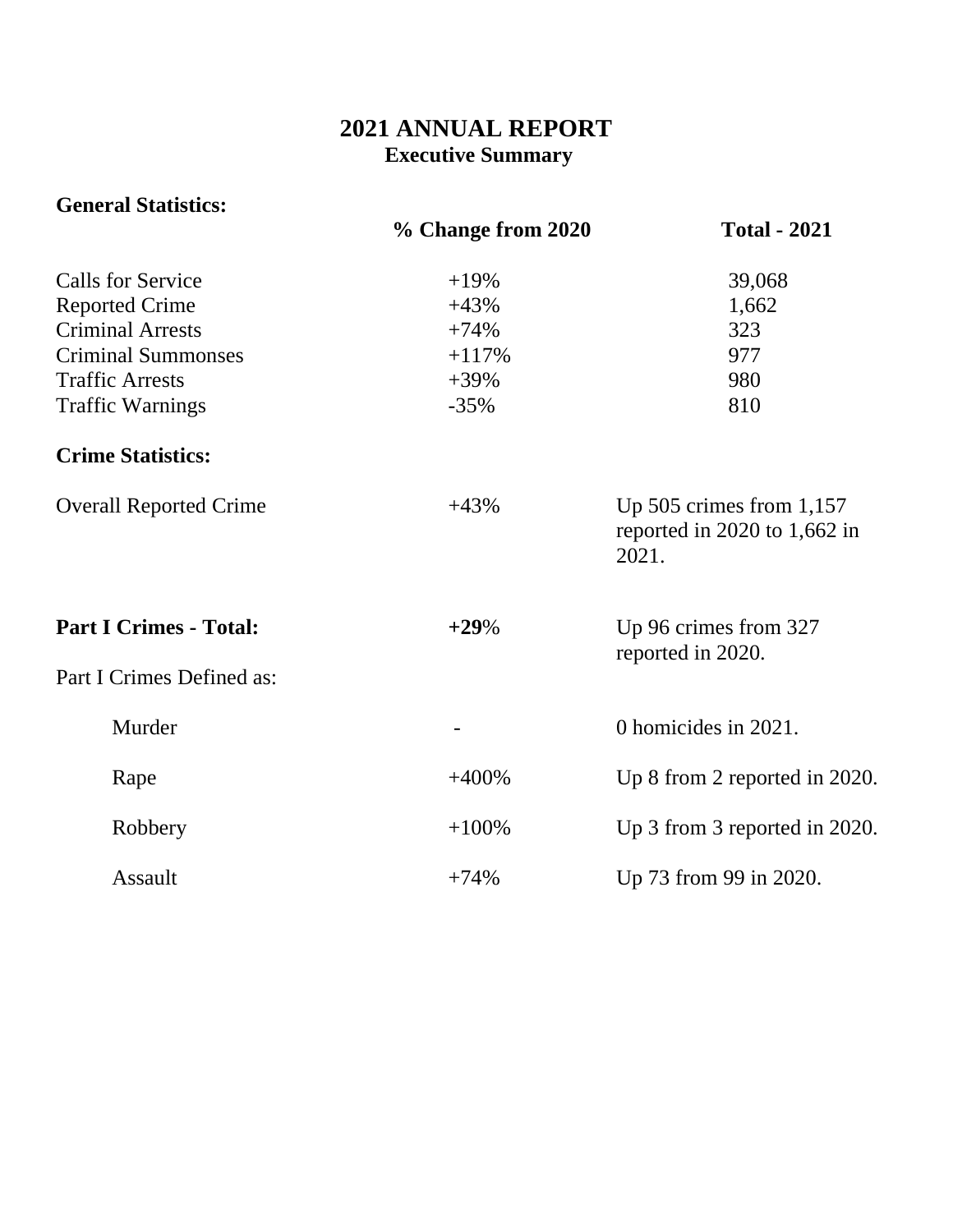### **% Change from 2020 Total - 2021**

| <b>Burglary</b>                                                                  | $-13%$            | Down 3 from 22 to 19 in 2021.                |
|----------------------------------------------------------------------------------|-------------------|----------------------------------------------|
| Theft                                                                            | $+6%$             | Up 11 from 185 to 196 in 2021.               |
| <b>MV</b> Theft                                                                  | $+19%$            | Up 3 from 16 to 19 in 2021.                  |
| Arson                                                                            | $\qquad \qquad -$ | 1 Arson in 2021.                             |
| <b>Part II Crimes - Total:</b><br>Part II Crimes Defined as:<br>All other crimes | $+49%$            | Up 409 crimes in 2021. From<br>830 to 1,239. |
| <b>Criminal Summonses</b>                                                        | $+117%$           | Up 527 from 450 to 977.                      |
| Liquor Law                                                                       | $+20%$            | Up 13 from 63 to 76.                         |
| <b>Public Drunkenness</b>                                                        | $+104%$           | Up 126 from 121 to 247.                      |
| <b>Disorderly Conduct</b>                                                        | $+29%$            | Up 11 from 38 to 49.                         |
| Noise Ordinance                                                                  | $+1\%$            | Up 1 from 103 to 104.                        |
| Open Bottle                                                                      | $+196%$           | Up 100 from 51 to 151.                       |
| Public Indecency                                                                 | $+15%$            | Up 6 from 39 to 45.                          |
| All Other                                                                        | $+400%$           | Up 140 from 35 to 175.                       |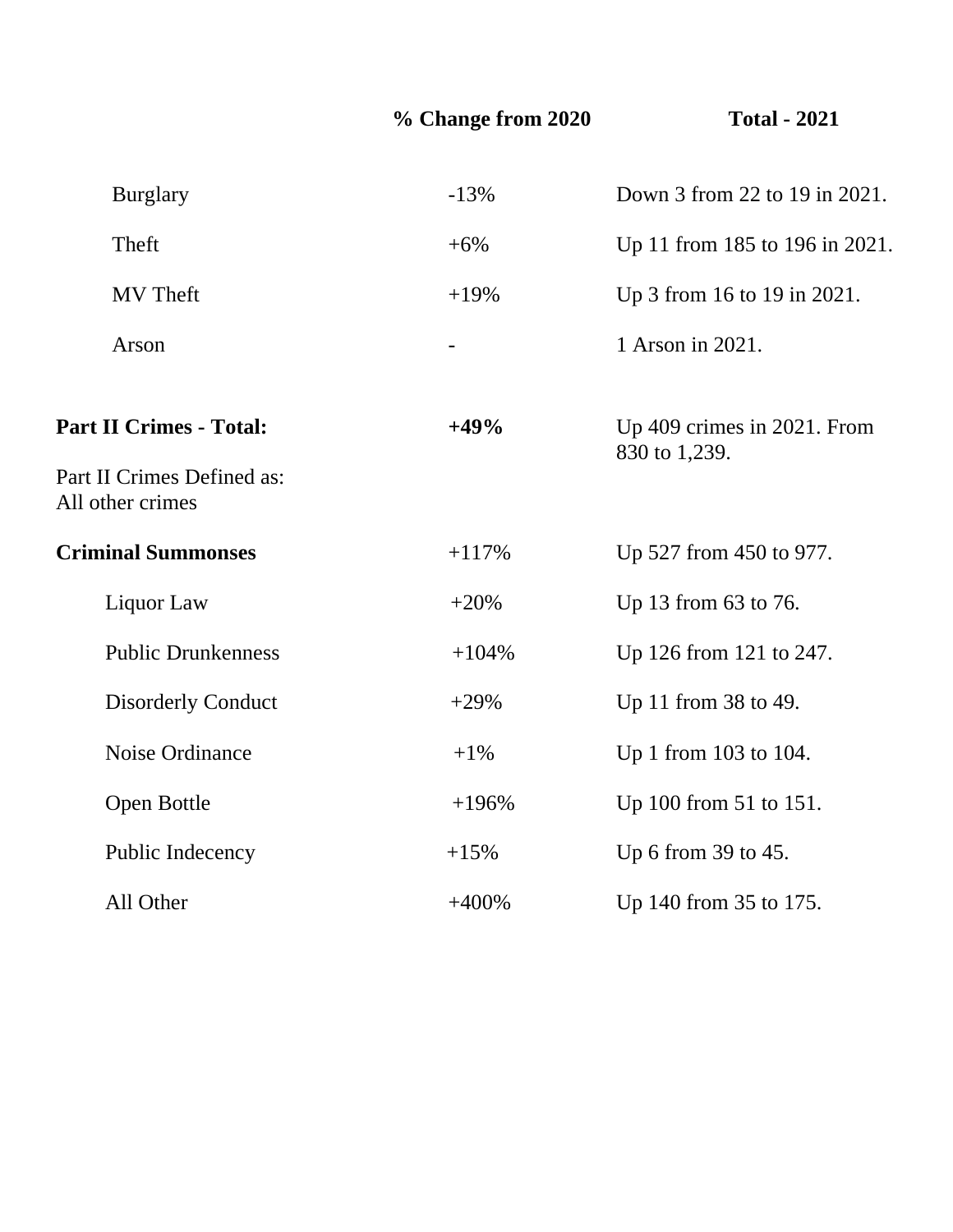|                             | % Change from 2020 | <b>Total - 2021</b>                           |
|-----------------------------|--------------------|-----------------------------------------------|
| <b>Accident Statistics:</b> |                    |                                               |
| <b>Overall Accidents</b>    | $+21%$             | Up 121 from 559 to 680.                       |
| Non-Reportable              | $+24%$             | Up 90 from 374 to 464.                        |
| Reportable                  | $+22%$             | Up 8 from 36 to 44.                           |
| Hit and Run                 | $+16%$             | Up 24 from 148 to 172.                        |
| Fatal                       | $-100%$            | 1 fatality in 2020 - 0 fatalities<br>in 2021. |
| <b>Traffic Statistics:</b>  |                    |                                               |
| <b>Traffic Arrests</b>      | $+39%$             | Up 276 from 704 to 980.                       |
| <b>Traffic Warnings</b>     | $-35%$             | Down 437 from 1,247 to 810.                   |
| <b>Traffic Details</b>      | $+21%$             | Up 197 from 940 to 1,137.                     |
| <b>DUI</b>                  | $+180%$            | Up 56 from 31 to 87.                          |

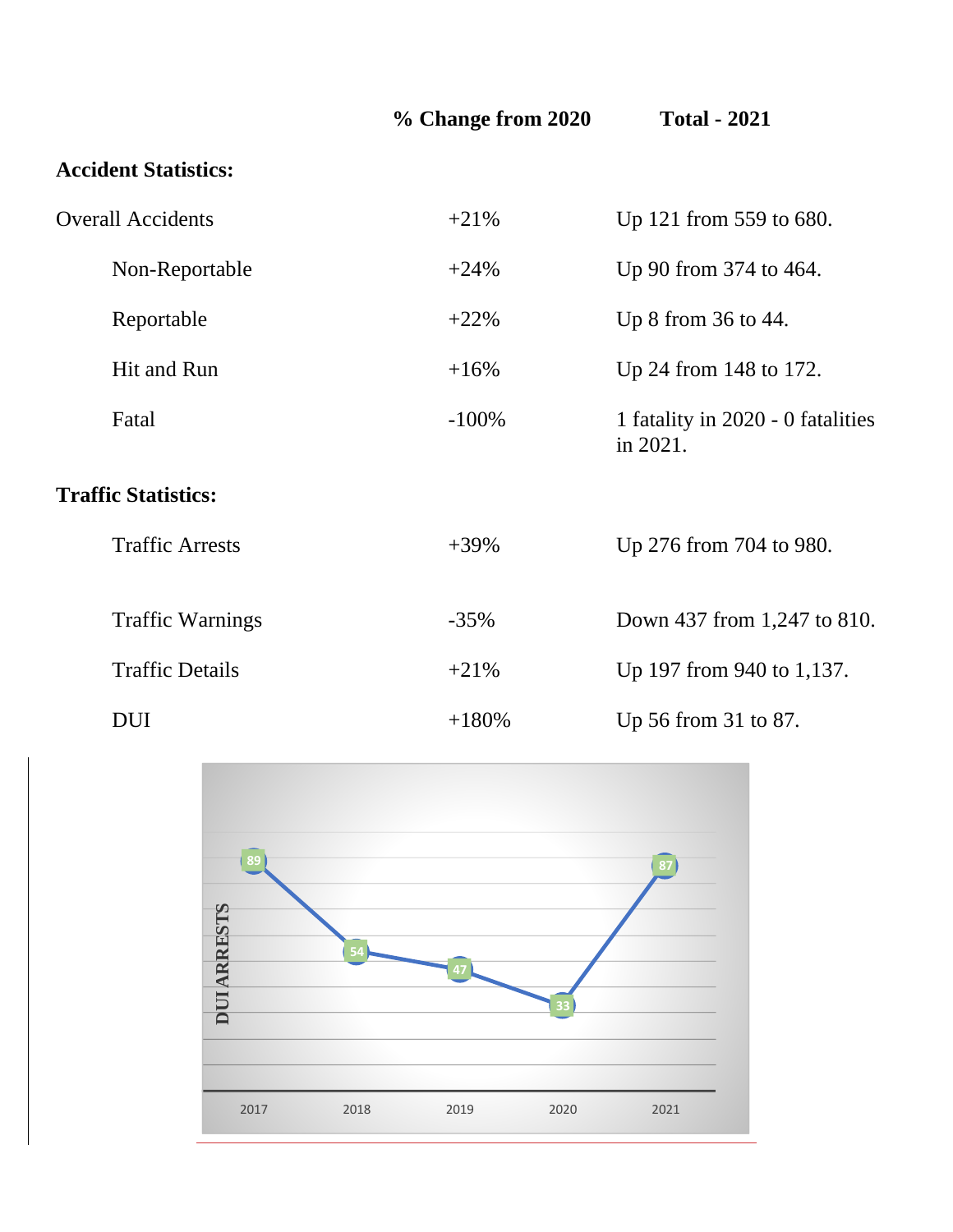#### **Traffic Stop Report 2021**

#### **Total Traffic Stops**



#### **Traffic Stops by Race**